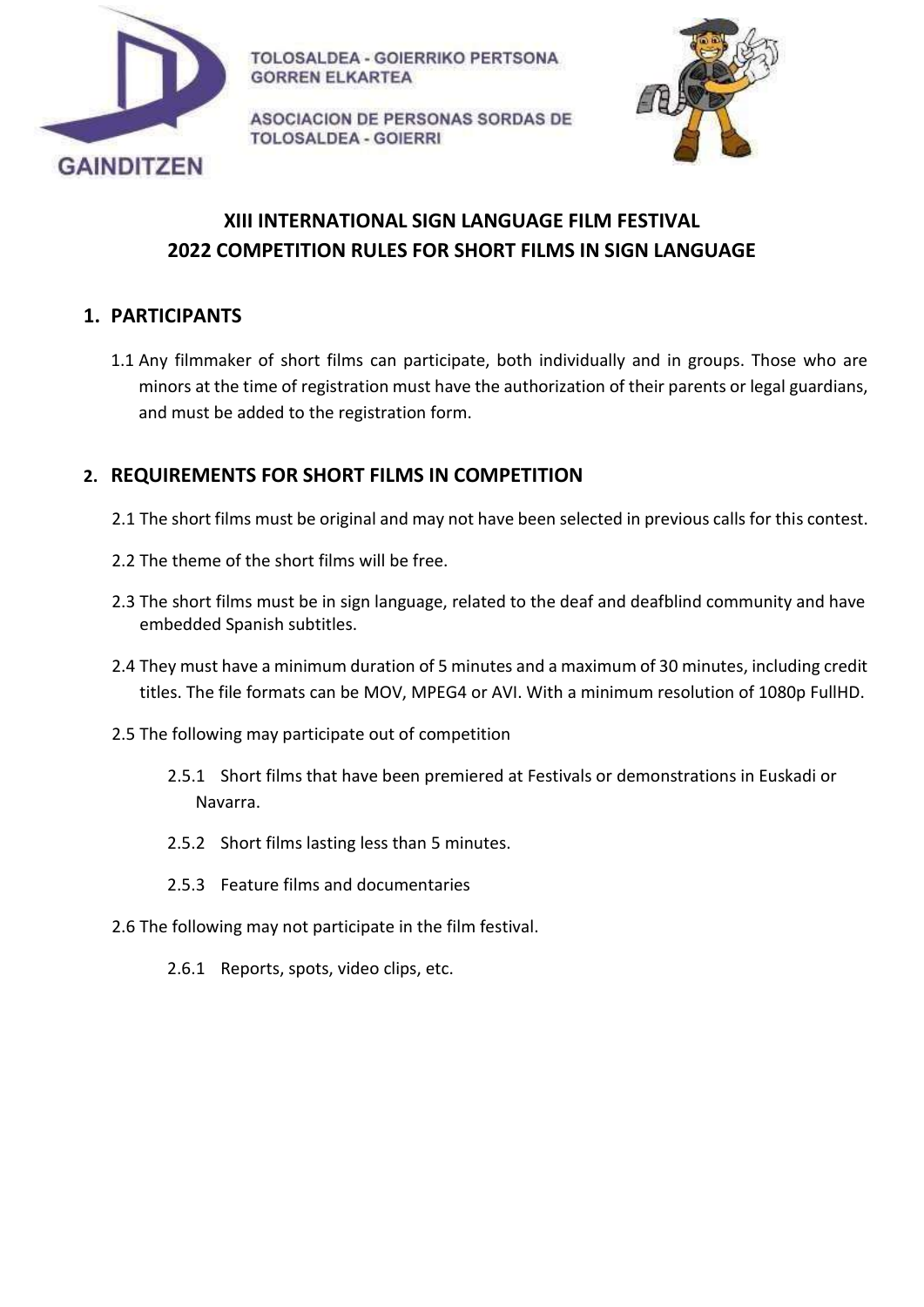

ASOCIACION DE PERSONAS SORDAS DE **TOLOSALDEA - GOIERRI** 



#### **3. INSCRIPTION**

- 3.1 The inscription is totally free.
- 3.2 The registration period will begin the day after the publication of the bases on the web [https://www.gainditzentolosa.com](https://www.gainditzentolosa.com/) and it will finish the 4th september of 2022.
- 3.3 Registration will be made by sending the following documentation to the next email [deaffilmstolosa@gmail.com](mailto:deaffilmstolosa@gmail.com)
	- 3.3.1 Registration form filled out.
	- 3.3.2 Photographs of the technical and artistic team.
	- 3.3.3 Copy of ID/Passport.
	- 3.3.4 Trailer of 1 min duration maximum, with a minimum resolution of 720p.
	- 3.3.5 Poster of the short film in JPG or pdf format and a maximum size of A3.
	- 3.3.6 The film will be sent via one of these ways:
		- 3.3.6.1 WeTransfer or similar to e-mail [deaffilmstolosa@gmail.com](mailto:deaffilmstolosa@gmail.com)
		- 3.3.6.2 Movibeta plataform [https://festival.movibeta.com/](https://festival.movibeta.com/web/controllers/siteController.php)
		- 3.3.6.3 Festhome platfor[m https://festhome.com/](https://festhome.com/)
		- 3.3.6.4Post mail (On a USB drive that will not be returned) to the next address: Asociación de Personas Sordas de Tolosaldea-Goierri (GAINDITZEN). Calle Emeterio Arrese, 2 20400 Tolosa (ESPAÑA)
- 3.4 The registration will be considered complete, once all the requested requirements are received. No new registrations or changes to those already made will be accepted after September 4, 2022.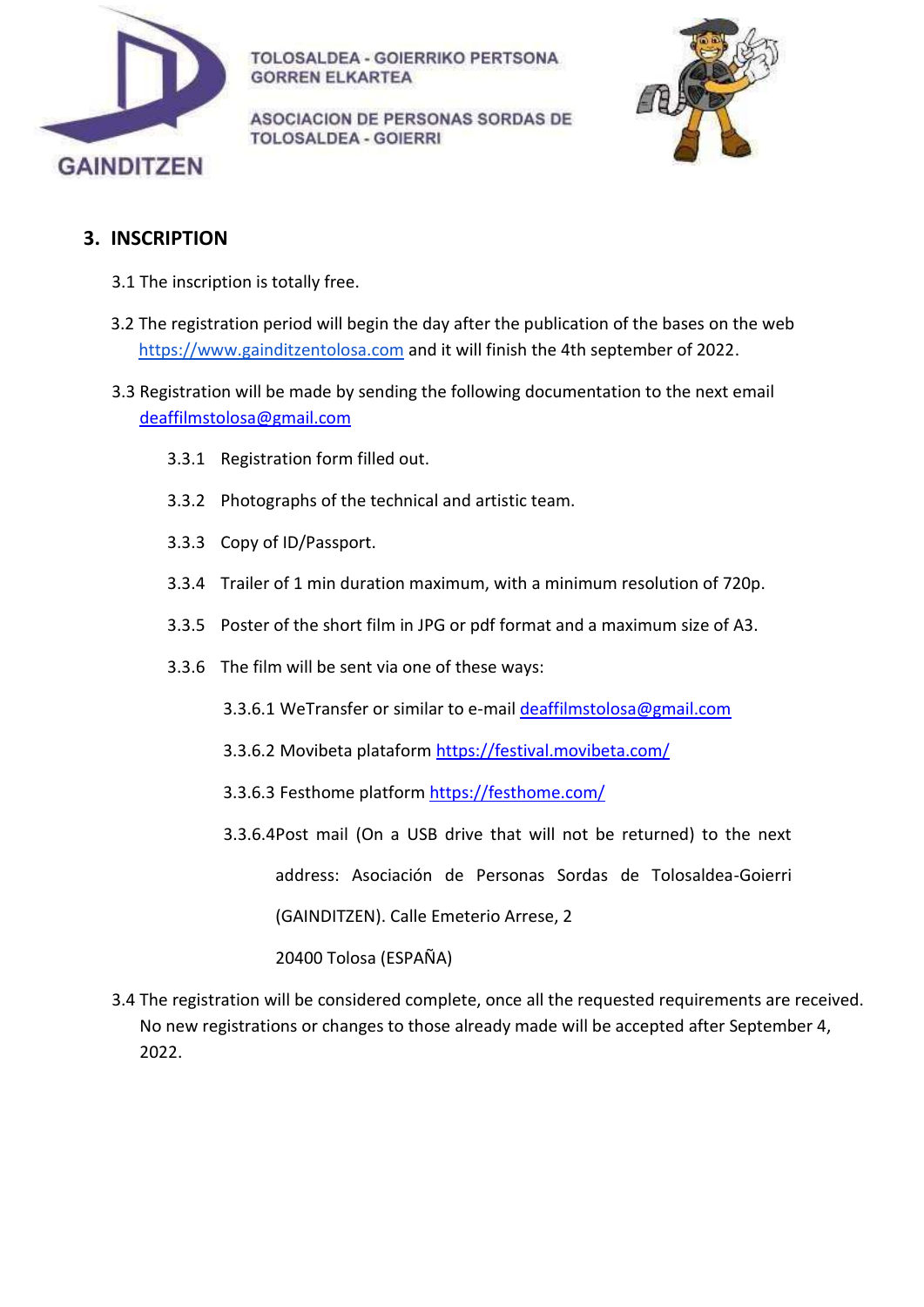

**ASOCIACION DE PERSONAS SORDAS DE TOLOSALDEA - GOIERRI** 



#### **4. AWARDS**

4.1. The following prizes will be awarded.

#### 4.2. **NATIONAL AWARDS**

- 4.2.1. Best short film: 350€, Txapela (beret) and certificate.
- 4.2.2. Best direction: 100€, Txapela (beret) and certificate.
- 4.2.3. Best script: 100€, Txapela (beret) and certificate.
- 4.2.4. Best film editing: 100€, Txapela (beret) and certificate.
- 4.2.5. Best photograpfy: 100€, Txapela (beret) and certificate.
- 4.2.6. Best actress: 100€, Txapela (beret) and certificate.
- 4.2.7. Best actor: 100€, Txapela (beret) and certificate.
- 4.2.8. Young award: 100€, Txapela (beret) and certificate. For the best direction made by a person under 30 years of age.
- 4.2.9. Audience award: Txapela (beret) and certificate.
- 4.2.10.Best Short Film Made or Starred by a Hearing Person: Txapela (beret)

#### 4.3. **INTERNATIONAL AWARDS**

- 4.3.1. 1st Prize for the best foreign short film: 350€, Txapela (beret) and certificate.
- 4.3.2. 2nd Prize for the best foreign short film: 200€, certificate
- 4.3.3. 3rd Prize for the best foreign short film: 125€, certificate
- 4.4. A ranking will be made with the number of nominations that each short film obtains. €125 will be awarded to the top 10 finishers.
- 4.5. K Prize, awarded by fims societies. K shaped statuette and screenings at diferent film societies.
- 4.6. The organization will take care of the stay (the night of the public screening) and a dinner for one person representing each short film selected for the competition. The expenses of companions and travel from the origin to Tolosa will be borne by the participants themselves.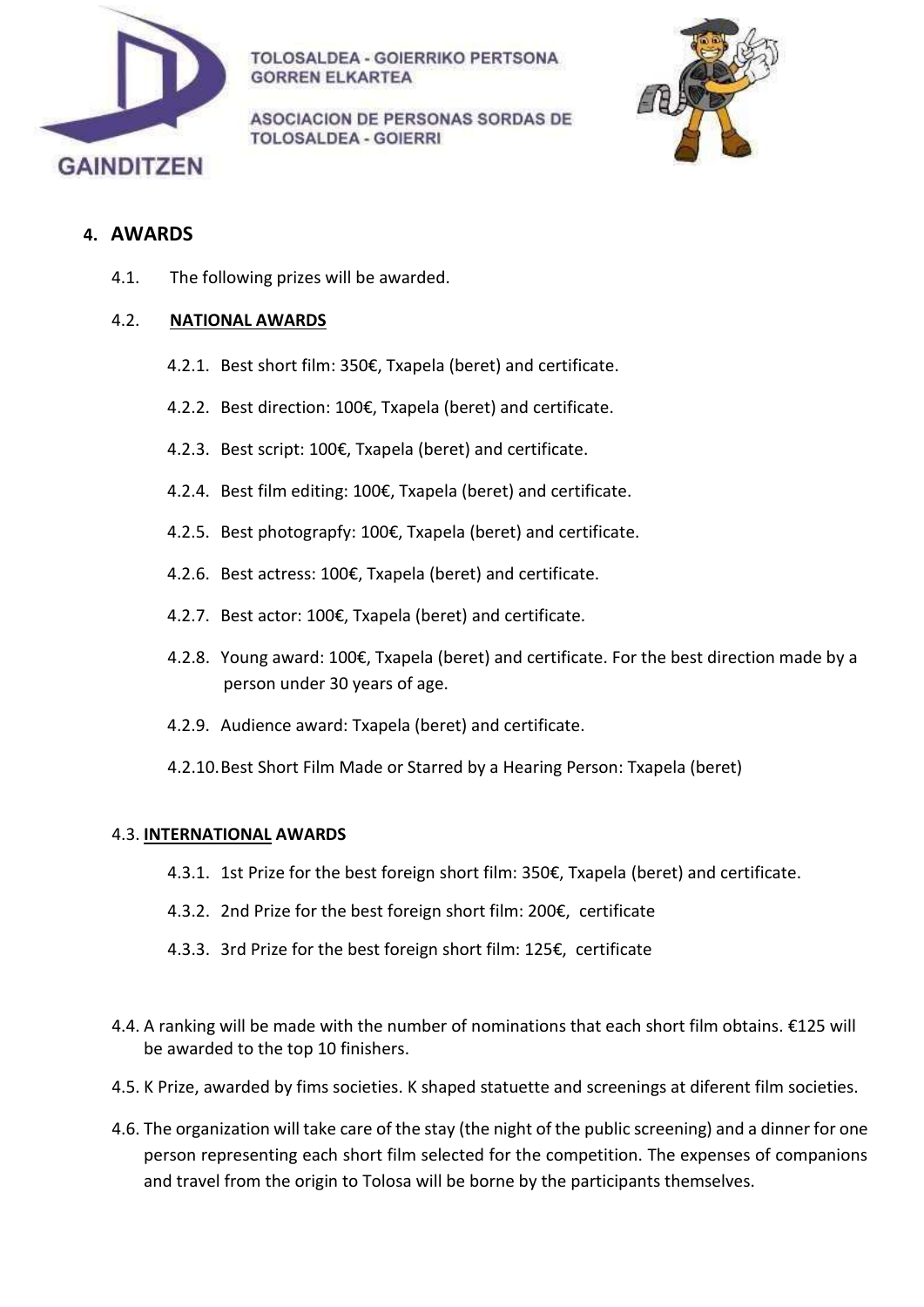

**ASOCIACION DE PERSONAS SORDAS DE TOLOSALDEA - GOIERRI** 



- 4.7. If no representative attends the delivery ceremony, the economic allocation will be reduced by 50%.
- 4.8. If the winner of a prize is a hearing person, he will not receive the economic allocation.
- 4.9. The jury may award special mentions in different categories.
- 4.10. All prizes will be subject to the corresponding withholding on the Income of Individuals.

# **5. SELECTION**

- 5.1 All the works received that comply with the bases of this call and meet minimum quality requirements and technical conditions, will continue to the selection phase..
- 5.2 Within a month or so, the commission will select the shorts that will be screened at the festival. The selection will be made public on the organization's website and social networks and will be communicated by email to all participants.
- 5.3 The organization reserves the right to save the inscriptions not selected for future editions.

# **6 PUBLIC SCREENINGS**

- 6.1 The screenings and the awards ceremony will take place in Tolosa (Guipúzcoa) on **October 22, 2022.**
- 6.2 The organization reserves the right to organize future screenings within the Basque Autonomous Community. If the fruit of these projections were to obtain economic benefit, it would be shared between the organization and the authors of the short films.

# **7 CONTEST DEVELOPMENT**

- 7.1 A jury appointed by the organization will award all the prizes except the public one.
- 7.2 The audience award will be decided by a vote by the public on the same day as the award ceremony, on October 22, 2022 in Tolosa.
- 7.3 The organization will notify 4 nominees in each category by email.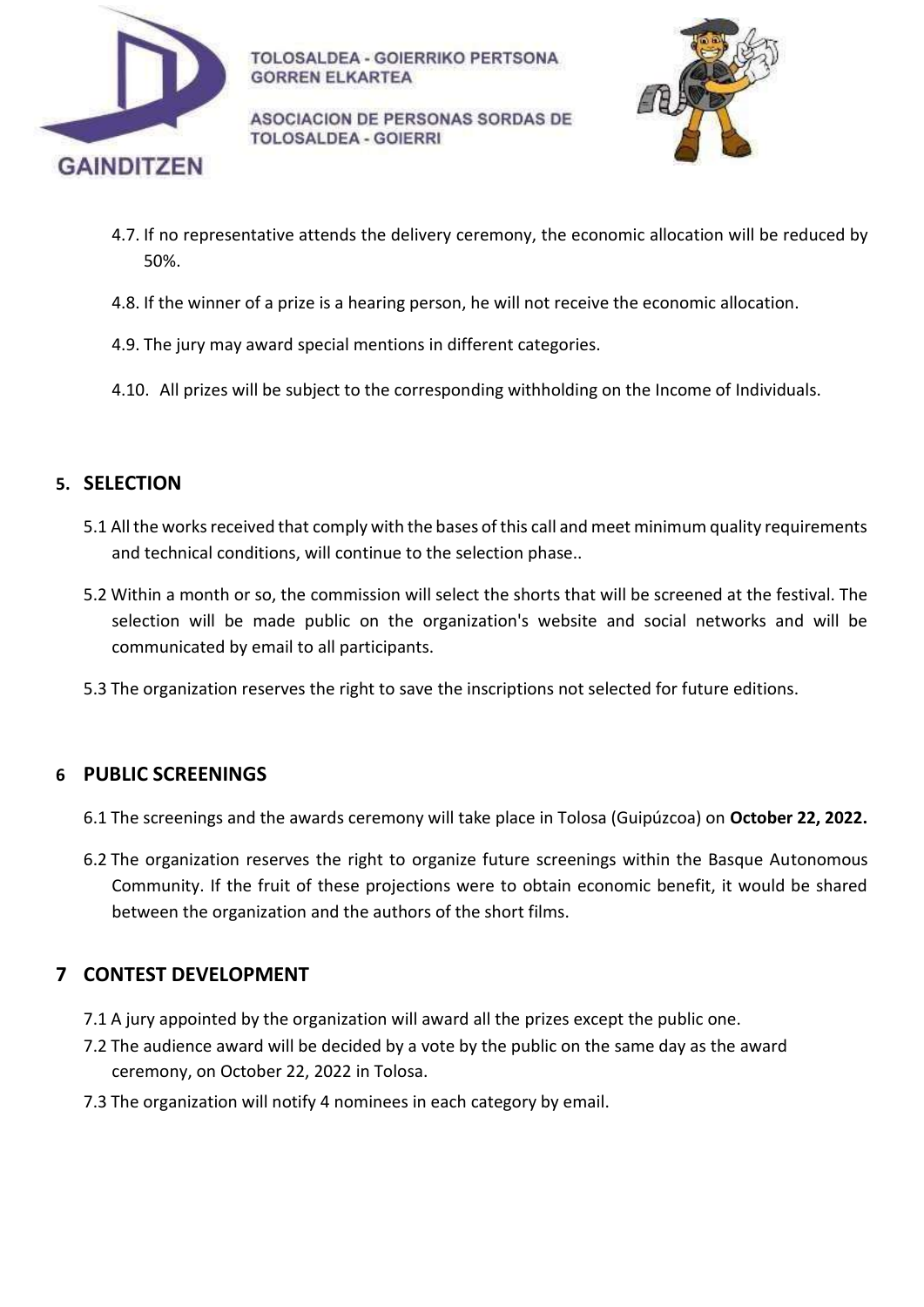

ASOCIACION DE PERSONAS SORDAS DE **TOLOSALDEA - GOIERRI** 



#### **8 GENERAL ISSUES**

- 8.1 In no case will short films that do not respect human rights or democratic values, or that have offensive or disrespectful content towards individuals or groups, be accepted.
- 8.2 The authors of the works give to the Contest Organization the exhibition rights of the reproduction and exhibition of the short film within the general framework of this contest, in any of its editions, as well as for advertising or promotion purposes, which will always be exercised with the recognition of their authorship.
- 8.3 Any unforeseen event that arises in relation to the development of the XIII International Sign Language Film Festival and the special situation we are experiencing as a result of the COVID 19 crisis or any other similar situation, not expressly contemplated in these rules, will be resolved according to the criteria of the organization.
- 8.4 Respect must be maintained towards all people in the organization. If someone has any inconvenience, they can request the claim forms that will be available.
- 8.5 Participation in this Contest implies full acceptance of its rules.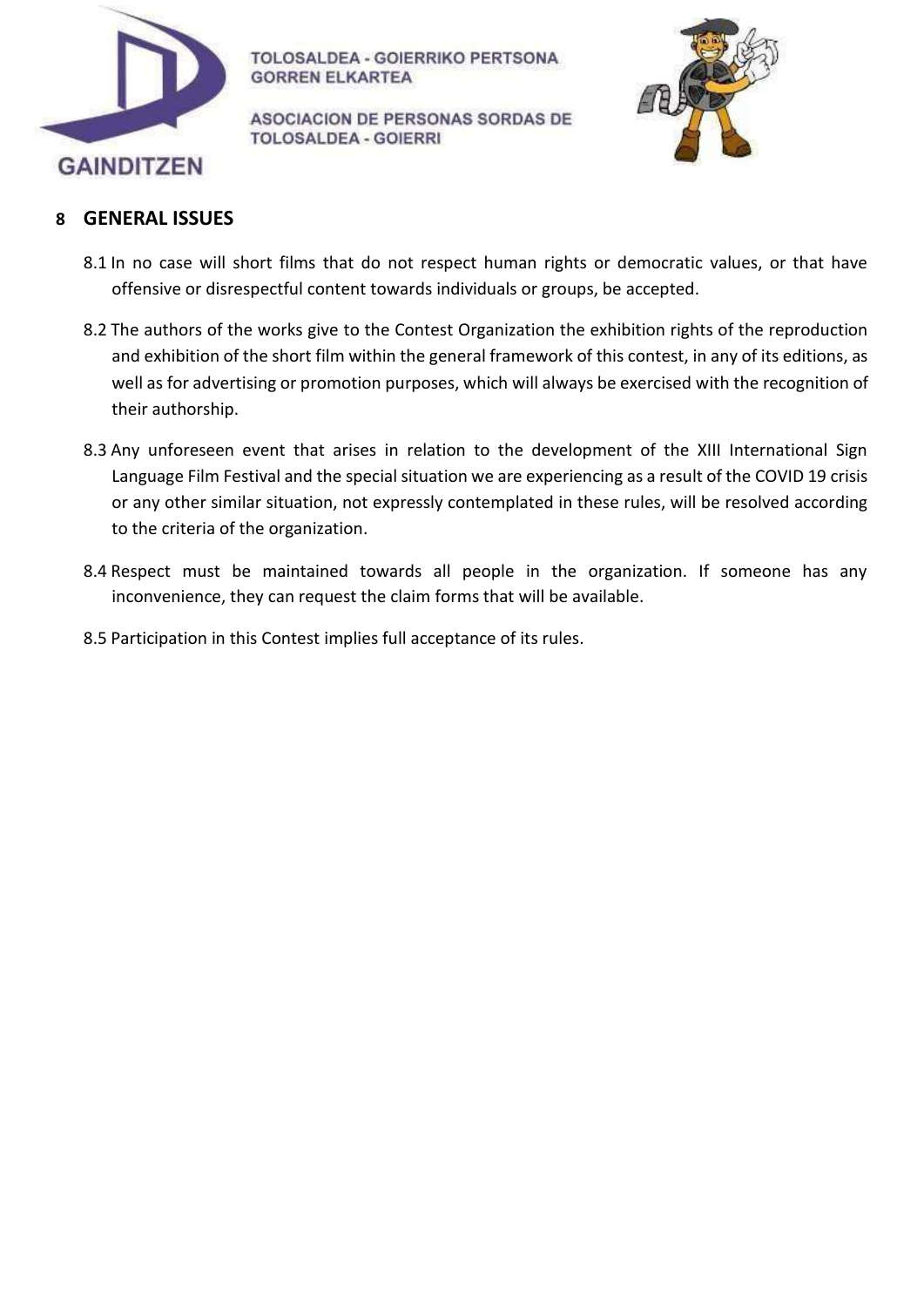

ASOCIACION DE PERSONAS SORDAS DE **TOLOSALDEA - GOIERRI** 



#### **REGISTRATION FORM**

# **TECHNICAL DATA OF THE SHORT FILM:**

| <b>NAME OR</b><br><b>ASSOCIATION</b> |                                  |               |  |  |  |     |  |
|--------------------------------------|----------------------------------|---------------|--|--|--|-----|--|
| <b>ADDRESS</b>                       |                                  |               |  |  |  |     |  |
| <b>POSTAL CODE</b>                   | <b>TOWN</b>                      |               |  |  |  |     |  |
| <b>COUNTRY</b>                       | <b>MOVIL PHONE</b><br>(WHATSAPP) |               |  |  |  |     |  |
| <b>EMAIL</b>                         |                                  |               |  |  |  |     |  |
| <b>TITLE</b>                         |                                  |               |  |  |  |     |  |
| <b>LENGTH</b>                        |                                  | <b>GENDER</b> |  |  |  |     |  |
| <b>PRODUCTION YEAR</b>               |                                  |               |  |  |  |     |  |
| <b>VIDEO FORMAT</b>                  |                                  |               |  |  |  |     |  |
|                                      |                                  | <b>COLOR</b>  |  |  |  | B/W |  |
|                                      |                                  |               |  |  |  |     |  |
| <b>SYNOPSIS</b>                      |                                  |               |  |  |  |     |  |